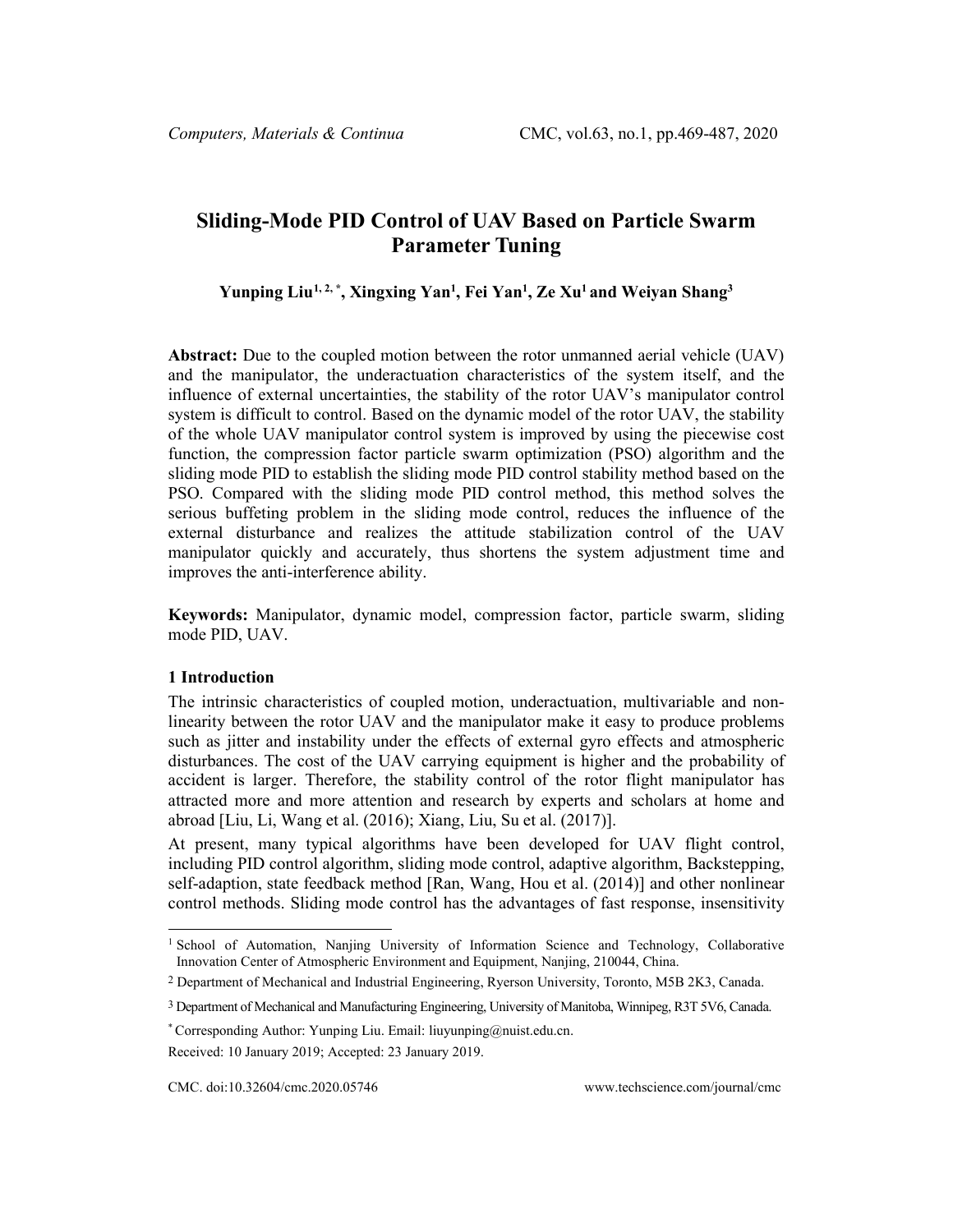to parameter changes and disturbances, no need for system on-line edge, physical realization, etc., but it also has chattering, a non-negligible disadvantage, and therefore needs to be improved and applied to control of quadrotor. Literature Merheb et al. [Merheb, Noura and Bateman (2014)] proposed an active fault-tolerant controller with sliding mode observer and sliding mode control for fault-tolerant control of quadrotor UAVs. Literature Zheng et al. [Zheng, Xiong and Luo (2014)] proposed a method based on two-order sliding mode control (2-SMC) to control quadrotor UAV. Literature Chen et al. [Chen, Jiang, Zhang et al. (2016)] proposed a robust nonlinear controller combined with sliding mode control technology and background control technology. Literature Wang et al. [Wang, Ju, Gao et al. (2018)] proposed a coverage control algorithm based on particle swarm optimization algorithm, which can improve the efficiency of cluster coverage.

At present, there are few studies on rotor UAVs equipped with manipulators at home and abroad. Literature Mebarki et al. [Mebarki and Lippiello (2014)] reviewed the main research achievements of the flight robot system and corresponding dynamic modeling and coupling analysis, autonomous control and other aspects, and analyzed and forecasted the key problems and difficulties. In the literature Karagulle et al. [Karagulle, Malgaca, Dirilmis et al. (2015)], the frequency characteristics of the flexible manipulator were studied through Matlab simulation, and the controllability of the vibration signal was analyzed. In literature Xie et al. [Xie, Zhao and Cai (2013)], flexible manipulator dynamics modeling and dynamics control and other related problems, the rotational algebra method, the method based on Lagrange equation and the model identification method in the dynamic modeling of flexible manipulator were introduced. In literature Purwar et al. [Purwar, Kar and Jha (2004)], based on the analysis of the interaction dynamics of each other, the overall dynamics model was established, and a predictive controller was designed to eliminate the position and attitude error of the terminal actuator. Literature Tran et al. [Tran and Kang (2016)] presented an augmented adaptive control scheme for tracking the inertial space desired trajectory of the end manipulator of space manipulator when the system parameters are unknown. In the above three literature, although the manipulator can be controlled more accurately and efficiently, the stability of the entire system is lacking.

In this paper, based on the traditional sliding mode control algorithm, a segmented cost function, a compression factor particle swarm parameter tuning algorithm and a sliding mode PID algorithm are added, so that in the design of UAV controller, it also has the advantages of compression factor particle swarm parameter tuning algorithm of segmented cost function and sliding mode PID control, the system can not only achieve stable control of the manipulator, but also maintain the stability of the system while the manipulator moves, and improve the response speed and robustness of the entire system.

### **2 System dynamic modeling**

Taking the structural diagram of the rotor-flying manipulator shown in Fig. 1 as an example, its coordinate system is established: Earth coordinate system E-XYZ, four-rotor coordinate system B-xyz and robot arm coordinate system A-ax, az. Among them, B is the location of the center of mass of the origin at the quadrotor. Tab. 1 is a description of some of the symbols in the paper.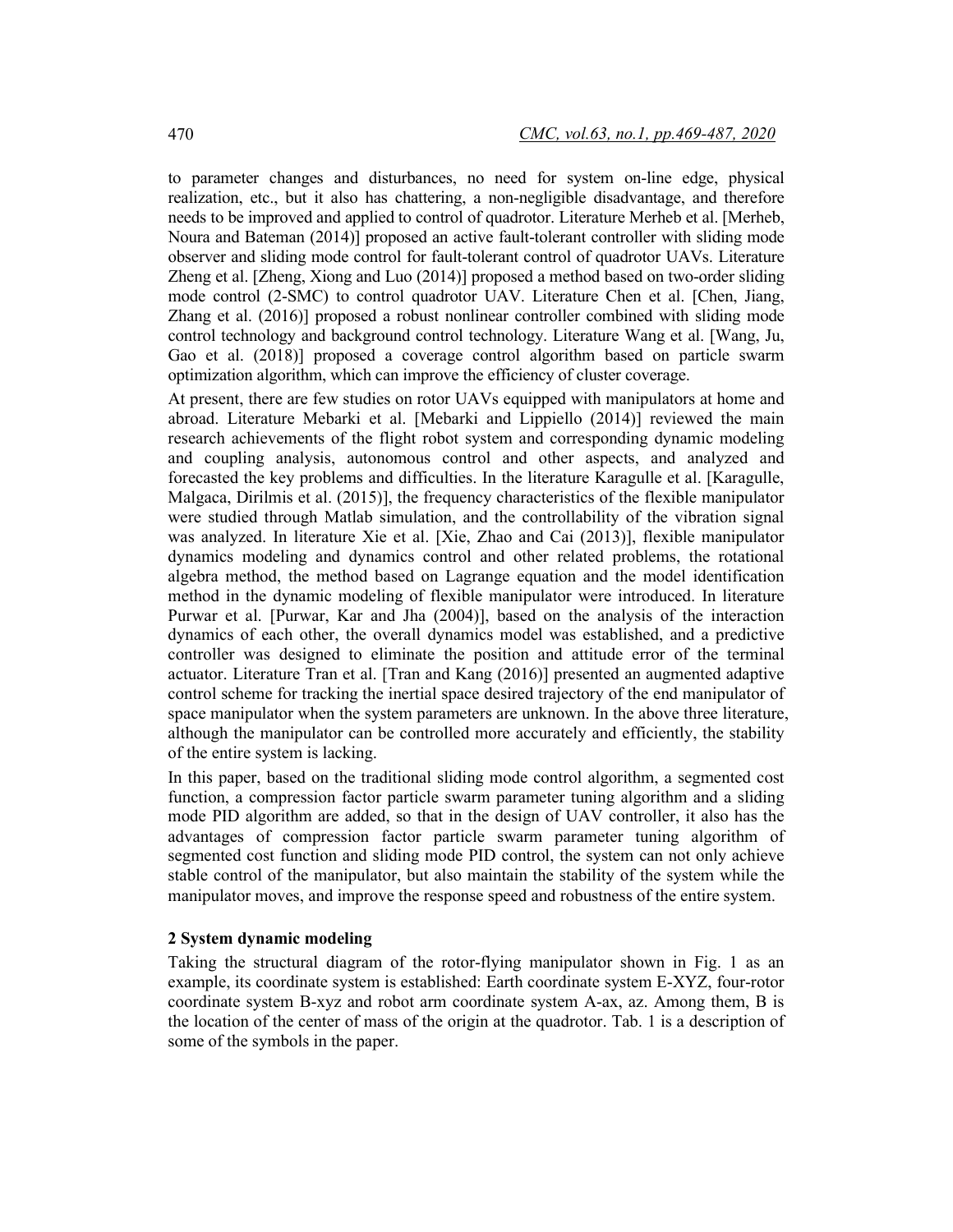

**Figure 1:** Figure of arm structure of UAV

**Table 1:** Symbol description

| Number         | Symbol         | Symbol description                          |
|----------------|----------------|---------------------------------------------|
| $\mathbf{1}$   | m <sub>l</sub> | Quality of quadrotor<br><b>UAV</b>          |
| $\overline{2}$ | m <sub>2</sub> | Quality of the carrier                      |
| 3              | g              | Local gravitational<br>acceleration         |
| 4              | L              | Rotor center of mass<br>to motor distance   |
| 5              | $C_T$          | Rotor lift coefficient                      |
| 6              | $C_Q$          | Rotor<br>torque<br>coefficient              |
| 7              | $\overline{R}$ | Rotor radius                                |
| 8              | $\rho$         | Air density                                 |
| 9              | $I_{x}$        | Moment of inertia<br>about the X-axis       |
| 10             | $I_{y}$        | Moment<br>of<br>inertia<br>about the Y-axis |
| 11             | I <sub>z</sub> | of inertia<br>Moment<br>about the Z-axis    |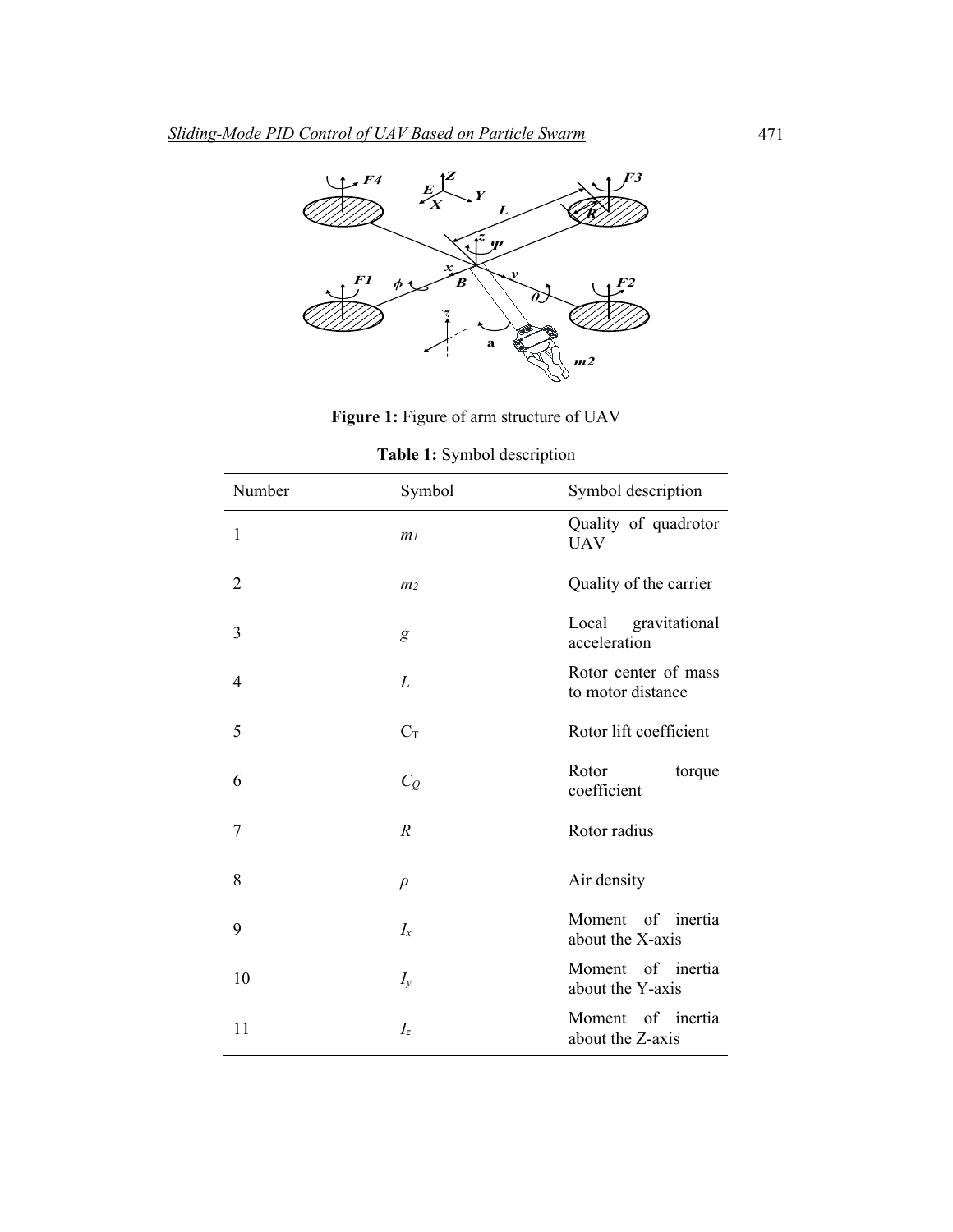The generalized coordinate vector  $q = (\phi, \theta, \psi, x, y, z, a)^T$  and pseudo velocity vector  $p = (p,q,r,u,v,w,b)^T$ , based on the Euler-poincare equation, are used to establish the dynamic model [Duc, Trong and Xuan (2015)] of the quadrotor UAV. The general form of the equation is shown in Formulas 1 and 2.

$$
\dot{q} = V(q)p \tag{1}
$$

$$
M(q)\dot{p} + C(q,p)p + F(p,q,u) = 0\tag{2}
$$

where,  $\eta = (\varphi, \theta, \psi)^T$  represents the attitude angular vector of the quadrotor aircraft, and  $X = (x, y, z)^T$  represents the space position vector of the quadrotor aircraft centroid relative to the geodetic coordinate system. *a* represents the angle between the manipulator and the z axis, while *b* represents the angular velocity.  $V(q)$  is the kinematics matrix, which is the matrix of the pseudo rotor speed to the generalized velocity of the quadrotor.  $M(q)$  is the inertia matrix,  $C(q, p)$  is the gyroscopic matrix, and  $F(p, q, u)$  is the sum of aerodynamic force, gravity and control input. To simplify the formula, let  $S_{\phi} = sin\phi, S_{\theta} = sin\theta, S_{a} = sin\alpha, C_{\theta} = cos\theta, S_{\psi} = sin\psi, C_{\psi} = cos\psi, C_{a} = cos\alpha$ .

The expressions in the above are as follows:

$$
F(p,q,u) = \begin{bmatrix} -LU_2 + gm_2RC_aC_\theta S_f \\ -LU_3 + gm_2R(C_\theta C_f S_a + C_a S_\theta) \\ -LU_4 - gm_2RC_\theta S_a S_f \\ -g(m_1 + m_2)S_\theta \\ g(m_1 + m_2)C_\theta S_f \\ -U_1 + g(m_1 + m_2)C_\theta C_f \\ -T + gm_2R(C_\theta C_f S_a + C_a S_\theta) \end{bmatrix}
$$
(3)

In the above formula,  $M = [b_1, b_2]$  and  $C(q, p) = [a_1 \ a_2 \ a_3 \ a_4 \ a_5 \ a_6 \ a_7].$ 

Among them,  $b_1$ ,  $b_2$ ,  $a_1$ ,  $a_2$ ,  $a_3$ ,  $a_4$ ,  $a_5$ ,  $a_6$ ,  $a_7$  are submatrices, which are defined as follows: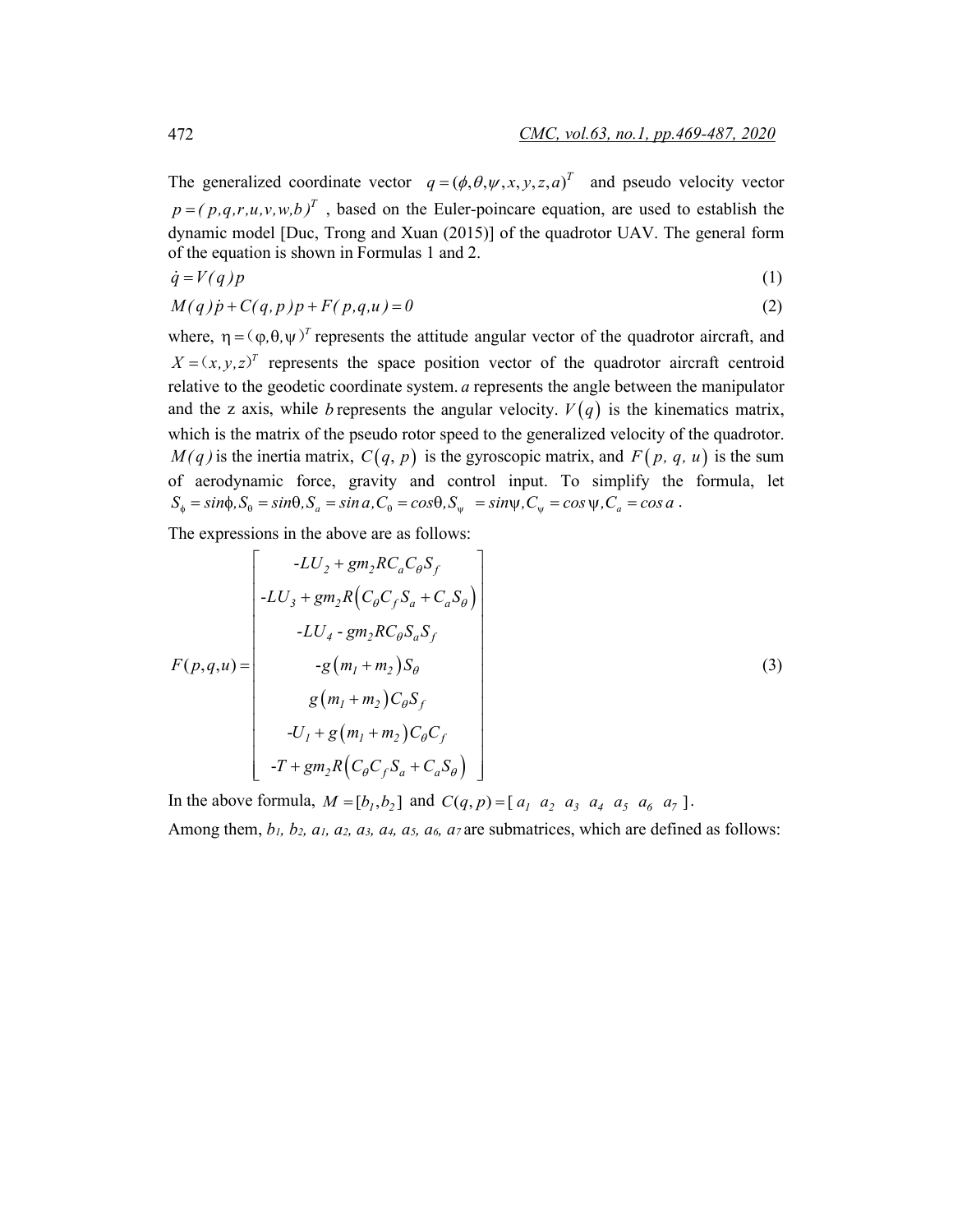$$
b_{1} = \begin{bmatrix} I_{x} + m_{2}R^{2}C_{a}^{2} & 0 & -m_{2}R^{2}C_{a}S_{a} \\ 0 & I_{y} + J_{y} + m_{2}R^{2} & 0 \\ -m_{2}R^{2}C_{a}S_{a} & 0 & I_{z} + m_{2}R^{2}S_{a}^{2} \\ 0 & -m_{2}RC_{a} & 0 \\ m_{2}RC_{a} & 0 & -m_{2}RS_{a} \\ 0 & m_{2}RS_{a} & 0 \\ 0 & J_{y} + m_{2}R^{2} & 0 \end{bmatrix}
$$
\n
$$
b_{2} = \begin{bmatrix} 0 & m_{2}RC_{a} & 0 & 0 \\ -m_{2}RC_{a} & 0 & m_{2}RS_{a} & J_{y} + m_{2}R^{2} \\ m_{1} + m_{2} & 0 & 0 & -m_{2}RC_{a} \\ m_{1} + m_{2} & 0 & 0 & 0 \\ 0 & m_{1} + m_{2} & 0 & 0 \\ 0 & m_{1} + m_{2} & m_{2}RS_{a} & J_{y} + m_{2}R^{2} \end{bmatrix}
$$
\n
$$
-m_{2}RC_{a} & 0 & m_{2}RS_{a} & J_{y} + m_{2}R^{2} \end{bmatrix}
$$
\n
$$
a_{1} = \begin{bmatrix} -m_{1}RC_{a}(w + qRS_{a}) \\ I_{x} + m_{2}RC_{a}(w - qRS_{a}) \\ I_{x} + m_{2}RC_{a}(u - qRC_{a}) \\ -m_{2}RC_{a} & -m_{2}RC_{a} \\ 0 \\ m_{2}RC_{a} & 0 \end{bmatrix}
$$
\n
$$
a_{1} = \begin{bmatrix} 0 & 0 \\ 0 & m_{2}RC_{a} \\ -m_{2}RC_{a} & 0 \end{bmatrix}
$$
\n
$$
a_{2} = \begin{bmatrix} 0 & 0 \\ 0 & m_{2}RC_{a} \\ -m_{2}RC_{a} & 0 \end{bmatrix}
$$
\n
$$
a_{3} = \begin{bmatrix} 0 & 0 \\ 0 & m_{3}RC_{a} \\ 0 & m_{3}RC_{a} \end{bmatrix}
$$
\n
$$
a_{4} = \begin{bmatrix} 0 & 0 \\ 0 & m_{2}RC_{a} \\ 0 & m_{3}RC
$$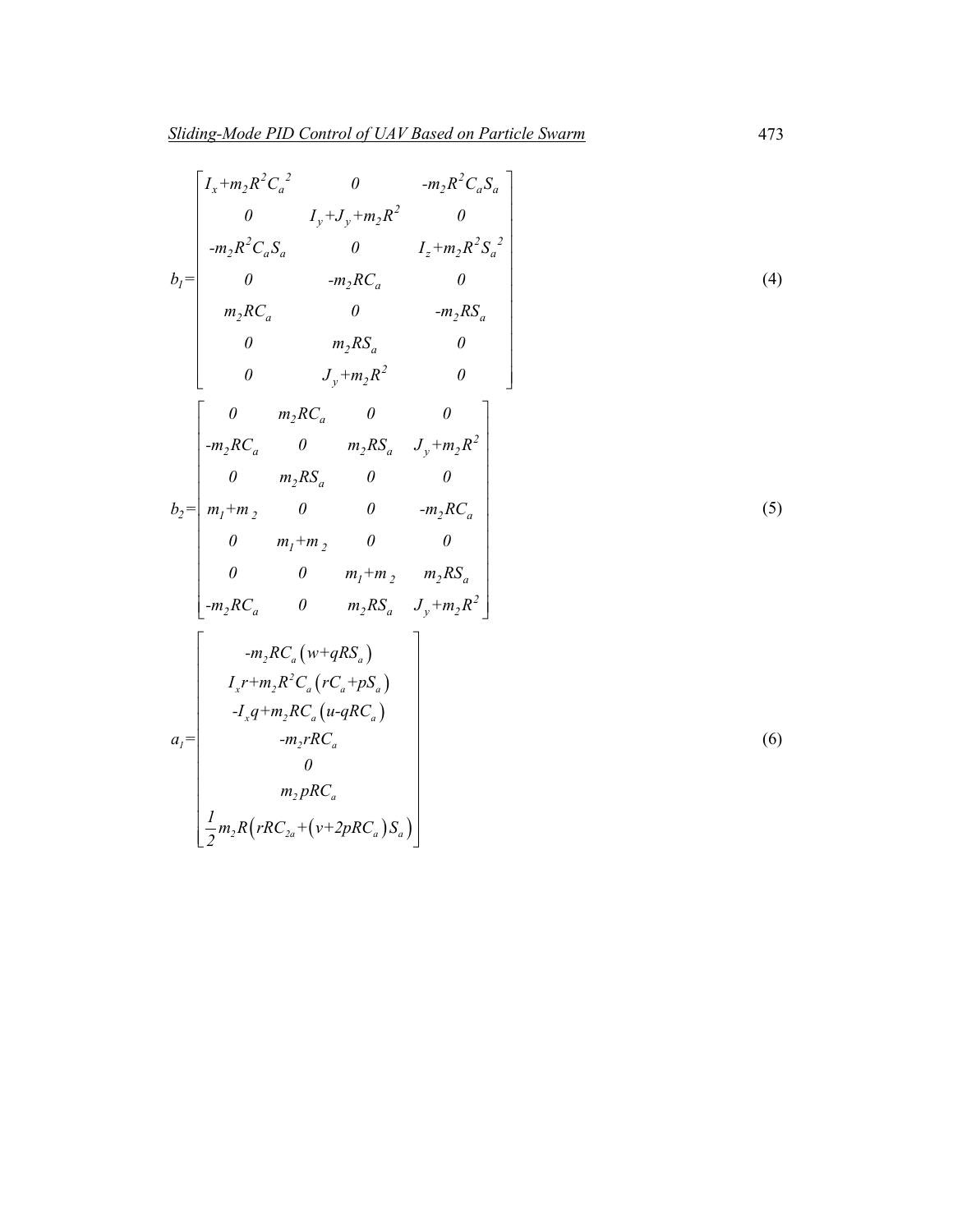$$
r_{1}(I_{y} + J_{y} + m_{2}R^{2}) + m_{2}RxS_{a}
$$
\n
$$
= \begin{bmatrix}\nr(I_{y} + J_{y} + m_{2}R^{2}) + m_{2}RxS_{a} \\
m_{1}R(xC_{a} + uS_{a}) \\
m_{2}qRS_{a} \\
m_{3}R(x_{a} + pS_{a})\n\end{bmatrix}
$$
\n
$$
= \begin{bmatrix}\nr(I_{y} + J_{y} + m_{2}R^{2}) + m_{2}RxC_{a} \\
m_{2}R(x_{a} + pS_{a})\n\end{bmatrix}
$$
\n
$$
= \begin{bmatrix}\nr(I_{y} + J_{y} + m_{2}R^{2}) + m_{2}RxS_{a} \\
-I_{z}p-m_{2}R(x_{a} + pS_{a})\n\end{bmatrix}
$$
\n
$$
a_{3} = \begin{bmatrix}\nr(I_{y} + J_{y} + m_{2}R^{2}) + m_{2}RxS_{a} \\
m_{2}R(x_{a} + pRC_{a})S_{a} \\
m_{2}pRS_{a} \\
m_{3}pRS_{a}\n\end{bmatrix}
$$
\n
$$
a_{4} = \begin{bmatrix}\nm_{1}rRC_{a} \\
(m_{1} + m_{2})w \\
(m_{1} + m_{2})w\n\end{bmatrix}
$$
\n
$$
= \begin{bmatrix}\nm_{1}rRC_{a} \\
(m_{1} + m_{2})w-m_{2}qRC_{a} \\
m_{2}R(rC_{a} + pS_{a})\n\end{bmatrix}
$$
\n
$$
a_{1} = \begin{bmatrix}\n-(m_{1} + m_{2})w-m_{2}qRS_{a} \\
m_{2}R(rC_{a} + pS_{a}) \\
m_{3}R(rC_{a} + pS_{a})\n\end{bmatrix}
$$
\n
$$
a_{2} = \begin{bmatrix}\n-(m_{1} + m_{2})w-m_{2}qRC_{a} \\
m_{1} + m_{2}pRC_{a} \\
(m_{1} + m_{2})p\n\end{bmatrix}
$$
\n
$$
= \begin{bmatrix}\nm_{1} + m_{2}pR(x_{a} + pS_{a}) \\
(m_{1} + m_{2})p\n\end{bmatrix}
$$
\n(10)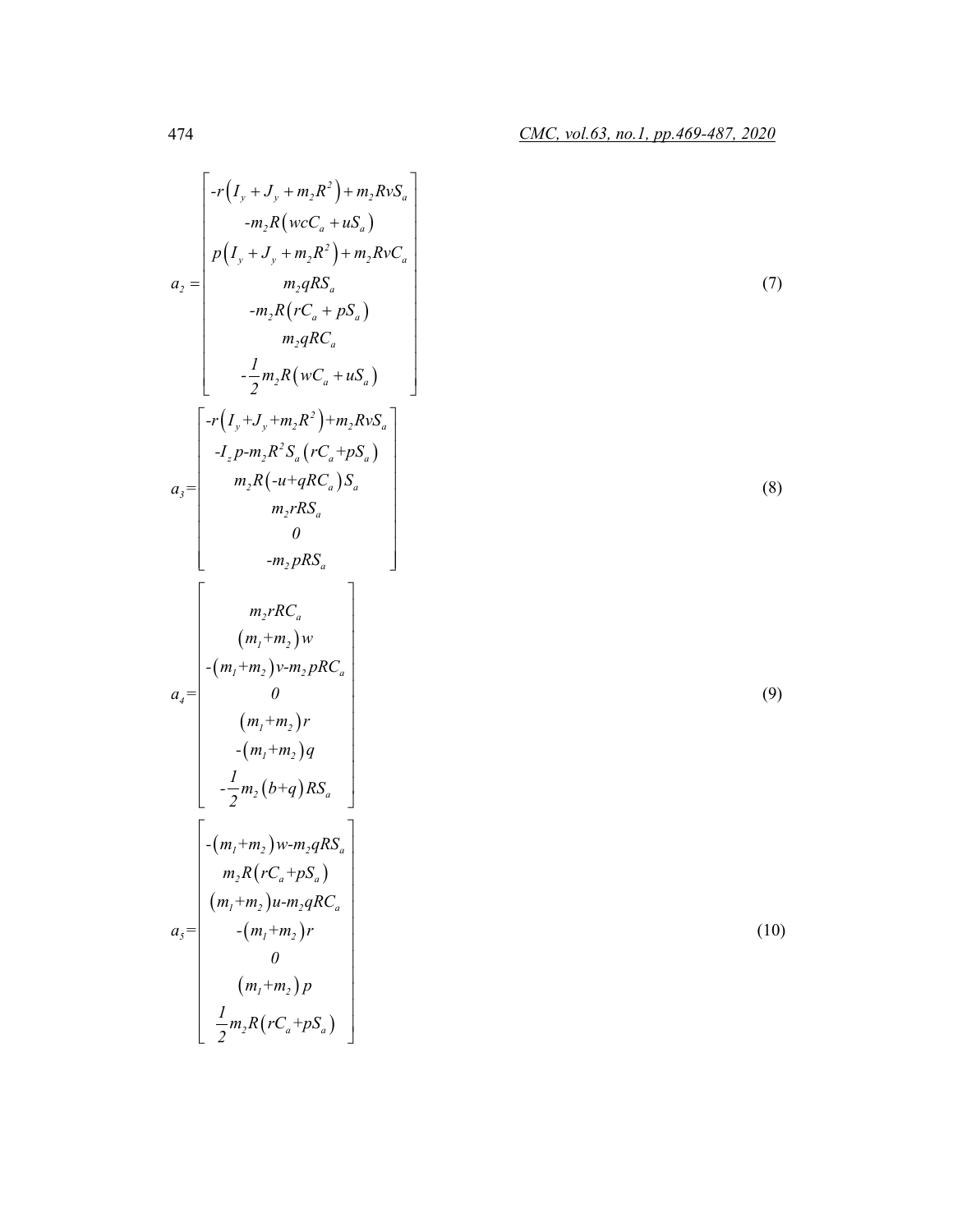$$
\begin{pmatrix}\n(m_1+m_2)v-m_2rRS_a \\
-(m_1+m_2)u \\
m_2pRS_a \\
(m_1+m_2)q \\
0 \\
-(m_1+m_2)p\n\end{pmatrix}
$$
\n(11)  
\n
$$
-\frac{1}{2}m_2(b+q)RC_a
$$
\n
$$
\begin{bmatrix}\n-r(J_y+m_2R^2)-m_2R^2(rC_{2a}+pS_{2a}) \\
0 \\
p(J_y+m_2R^2)+m_2R^2(-pC_{2a}+rS_{2a})\n\end{bmatrix}
$$
\n
$$
a_7=\begin{bmatrix}\n0\\p(J_y+m_2R^2)+m_2R^2(-pC_{2a}+rS_{2a}) \\
0\\m_2(b+2q)RS_a\\-2m_2R(rC_a+pS_a) \\
m_2(b+2q)RC_a\n\end{bmatrix}
$$
\n(12)

*U1*=Vertical height controlled variable;

 $U_2$  =Roll input controlled variable;

*U3*=Pitch control input;

*U4*=Yaw control;

 $A = \pi R^2$ , and

*T*=Controlled variable of the dropdown angle;  $F_i(i=1,2,3,4)$  =The pulling force of each rotor;

$$
\begin{cases}\nU_1 = F_1 + F_2 + F_3 + F_4 \\
U_2 = F_2 - F_4 \\
U_3 = F_1 - F_3 \\
U_4 = F_1 - F_2 + F_3 - F_4 \\
F = \frac{1}{2} \rho A C_T R^2 \Omega^2\n\end{cases}
$$
\n(13)

Input vector is  $U = [U_1, U_2, U_3, U_4, T]^T$ . When the quadrotor is flying at low speed in a state where there is no wind or the wind speed is small, the air resistance has little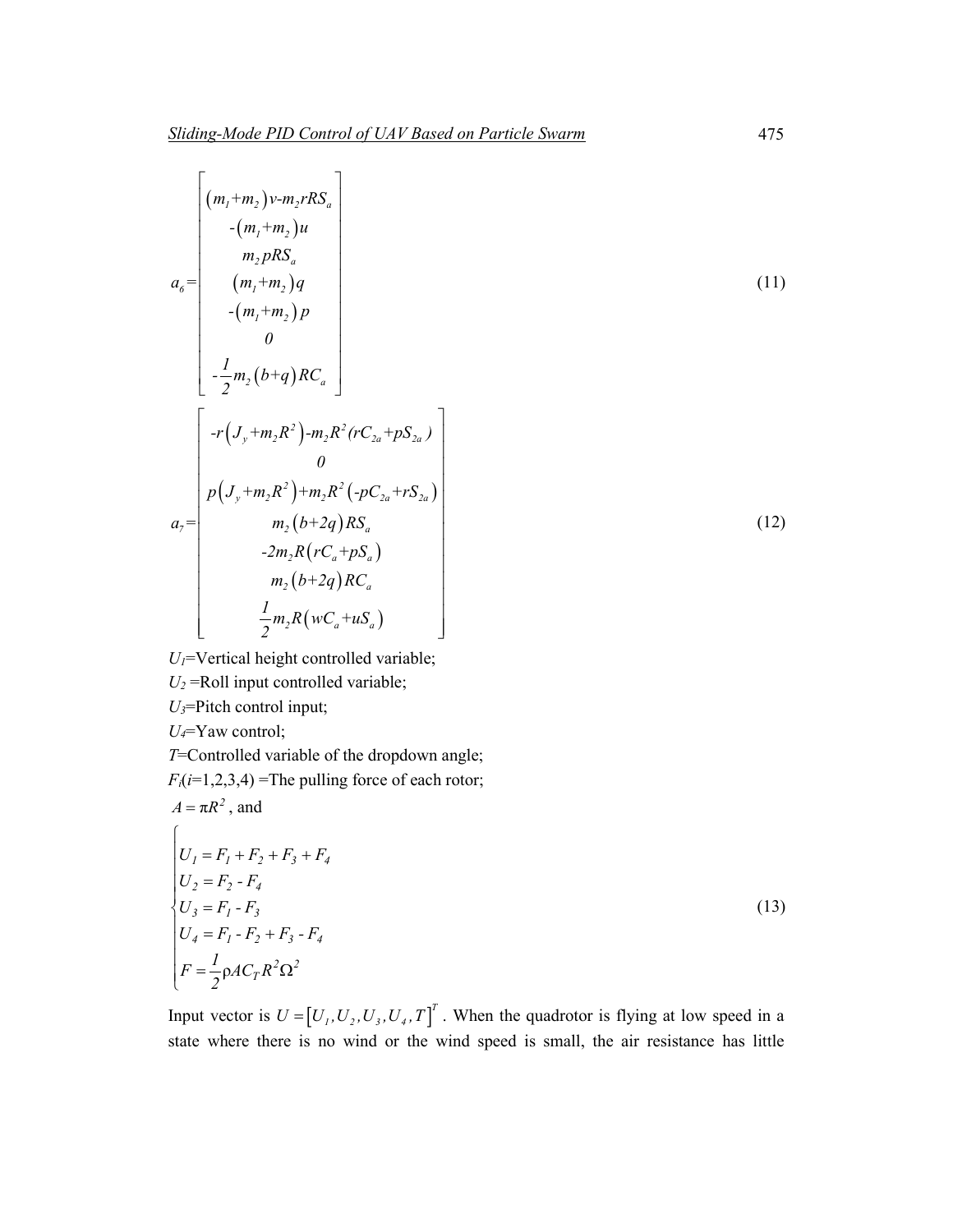influence on the system and can be ignored. At the same time, it is assumed that the roll angle and pitch angle of the quadrotors during the flight are very small. And their rate of change is also sufficiently small, according to  $V(q)$ , it can be approximated as:

$$
\begin{bmatrix} \dot{f} \\ \dot{\theta} \\ \dot{\psi} \end{bmatrix} = \begin{bmatrix} I & 0 & 0 \\ 0 & I & 0 \\ 0 & 0 & I \end{bmatrix} \begin{bmatrix} p \\ q \\ r \end{bmatrix}
$$
\n(14)

Therefore, the mathematical model of the system can ultimately be simplified to:

$$
\begin{cases}\n\ddot{f}=[L(2I_{z}(m_{1}+m_{2})+m_{1}m_{2}R^{2}(-LU_{2}C_{2a}+LU_{4}S_{2a})]/F \\
\ddot{\theta}=(-T+LU_{3})/I_{y} \\
\ddot{\psi}=[L(2I_{x}(m_{1}+m_{2})+m_{1}m_{2}R^{2})U_{4}+m_{1}m_{2}R^{2}(LU_{4}C_{2a}+U_{2}S_{2a})]/F \\
\ddot{x}=[-2m_{2}R(2b^{2}J_{y}(m_{1}+m_{2})+2b^{2}m_{1}m_{2}R^{2}+2m_{2}RU_{1}C_{a})S_{a}]/A_{4} \\
\qquad+(4m_{2}(m_{1}+m_{2})RTC_{a}+A_{4}^{*}gS_{\theta}+g(I_{x}-I_{z})m_{1}m_{2}R^{2}C_{2a}C_{\theta}S_{f}/A_{4} \\
\ddot{y}=[-g(2I_{x}I_{z}(m_{1}+m_{2})+(I_{x}+I_{z})m_{1}m_{2}R^{2})C_{\theta}S_{f}/F \\
\qquad+(2I_{x}Lm_{2}RU_{4}S_{a}-2I_{z}Lm_{2}RU_{2}C_{a})/F \\
\qquad+(2I_{x}Lm_{2}RU_{4}S_{a}-2I_{z}Lm_{2}RU_{2}C_{a})/F \\
\frac{\partial}{\partial t}=\left\{\left((I_{y}+J_{y})(m_{1}+m_{2})+m_{1}m_{2}R^{2}\right)T\right\}/[I_{y}J_{y}(m_{1}+m_{2})+I_{y}m_{1}m_{2}R^{2}+H_{y}L_{y}L_{y}(m_{1}+m_{2})+I_{y}m_{1}m_{2}R^{2}+H_{y}L_{y}(m_{1}+m_{2})+I_{y}m_{1}m_{2}R^{2}+H_{y}L_{y}(m_{1}+m_{2})+I_{y}m_{1}m_{2}R^{2}+H_{y}L_{y}(m_{1}+m_{2})+I_{y}m_{1}m_{2}R^{2}+H_{y}L_{y}(m_{1}+m_{2})+I_{y}L_{y}L_{y}(m_{1}+m_{2})+I_{y}L_{y}L_{y}(m_{1}+m_{2})+I_{y}L_{y
$$

### **3 Controller design**

The position control of quadrotor aircraft is divided into horizontal position control and height control. Considering the underactuation of the four rotors, that is, the 4 inputs control 6 degrees of freedom, we can make full use of the coupling characteristics of the system to establish the mathematical relationship between the attitude angle and the position and the height control, so that the trajectory tracking is realized by controlling the attitude angle and the height of the position. The system is divided into a full drive subsystem and an underactuated subsystem. Fig. 2 is a schematic diagram of control flow.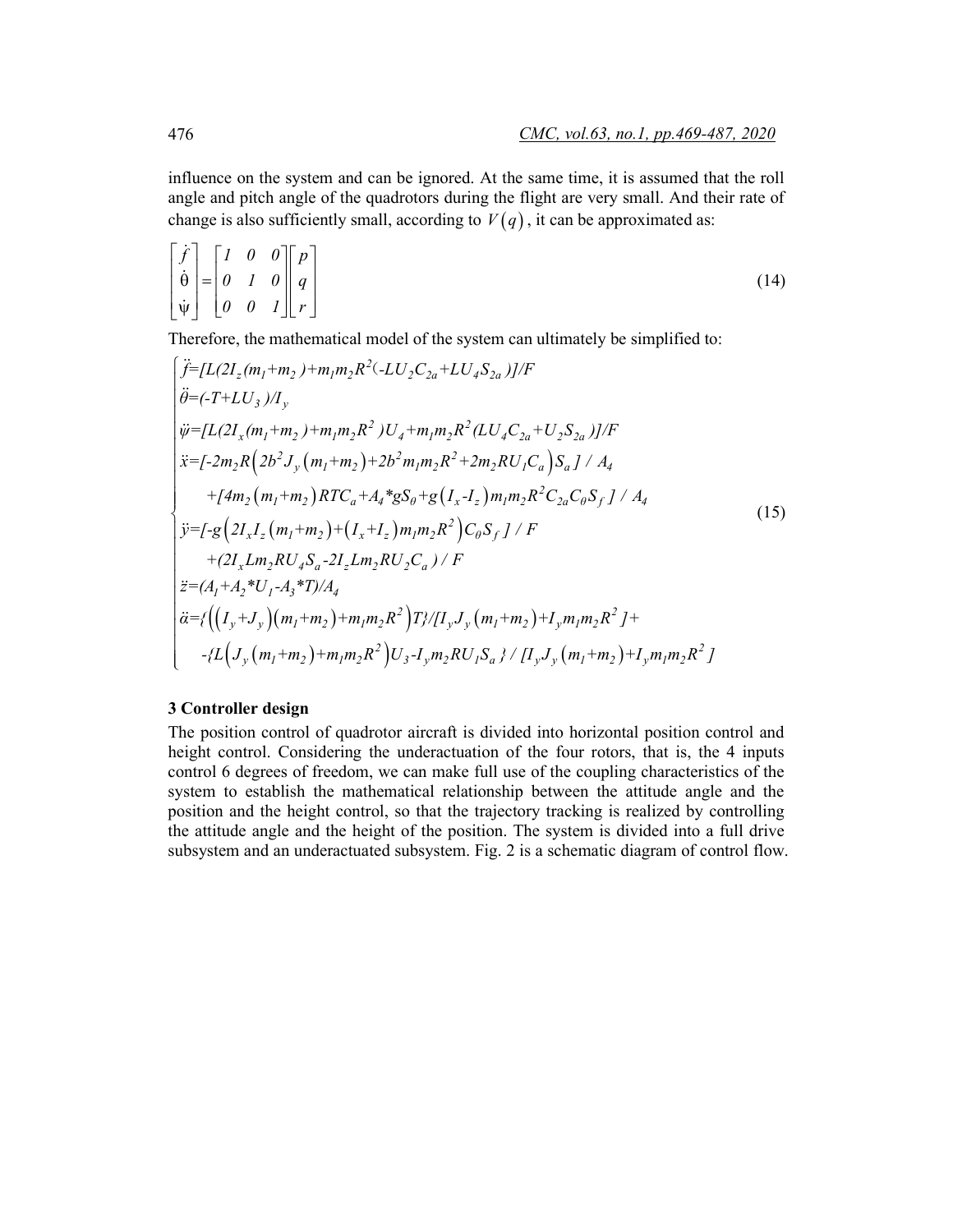

**Figure 2:** Figure of control flow diagram

Both the horizontal position control module and the drop down tilt module adopt PID algorithm. The relationship between the target position and acceleration, the desired inclination angle and the control torque of the manipulator is established. The control law of the three quantities is as follows:

$$
\ddot{x} = k_{p_i} (x_a - x) + k_{i_i} \int (x_a - x) dt + k_{d_i} (\dot{x}_a - \dot{x})
$$
  
\n
$$
\ddot{y} = k_{p_2} (y_a - y) + k_{i_2} \int (y_a - y) dt + k_{d_2} (\dot{y}_a - \dot{y})
$$
  
\n
$$
T = k_{p_3} (a_a - a) + k_{i_3} \int (a_a - a) dt + k_{d_3} (\dot{a}_a - \dot{a})
$$
\n(16)

The sliding mode PID algorithm is used for height control and attitude control. The design of sliding mode PID controller is mainly divided into two steps. One is to select the appropriate PID sliding mode surface function *s* and the other is to design an appropriate control law so that the system can reach and remain on the expected sliding surface  $s = 0$ . Taking the height control of the quadrotor as an example, firstly, it is known that  $z_d$  is the desired height and the actual height is  $z$ . The definition of the tracking error function is:

$$
e_z = z_d - z \tag{17}
$$

Select the sliding surface:

$$
s_z = \dot{e}_z + d_l * e_z + c_l * \int e_z dt \tag{18}
$$

where,  $\dot{s}_z$  is the derivative of  $s_z$  to time; both  $\varepsilon$  and  $k$  are positive constants. In the experiment, the value of ε is 0.01, the value of *k* is 3, and *sgn( s )* is the sign function.

The Lyapunov function is used to judge the stability of the system and the positive definite function is set as follows:

$$
\dot{s}_z = -\varepsilon \; sgn(s_z) - k s_z \tag{19}
$$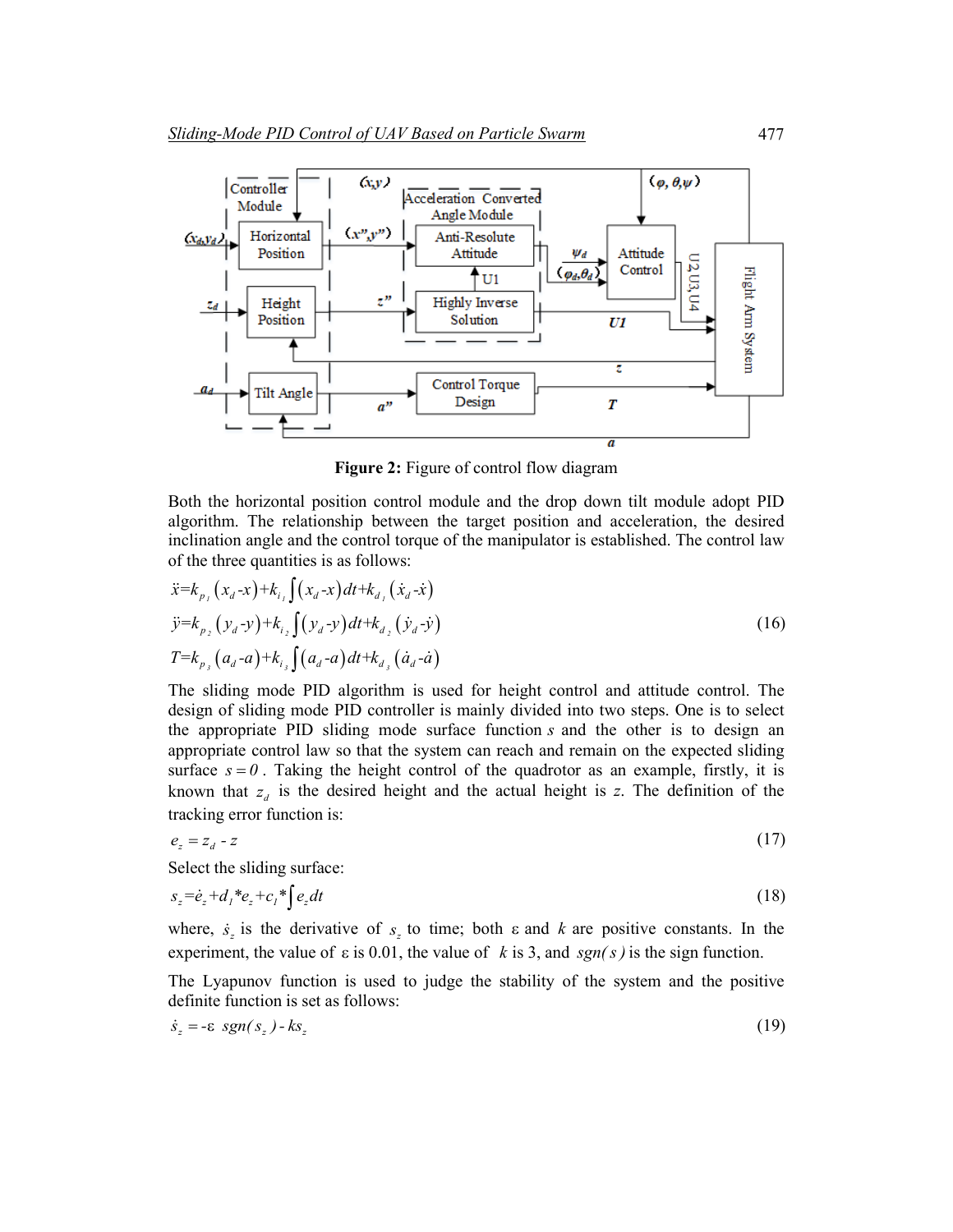where,  $\dot{s}$ , is the derivative of  $s$ , to time; both  $\varepsilon$  and  $k$  are positive constants. In the experiment, the value of  $\varepsilon$  is 0.01, the value of k is 3, and  $sgn(s)$  is the sign function.

The Lyapunov function is used to judge the stability of the system and the positive definite function is set as follows:

$$
V_z = \frac{1}{2} s_z^2 > 0 \tag{20}
$$

Its derivative along the trajectory is:

$$
\dot{V}_z = s_z \dot{s}_z = s_z \left[ -\varepsilon sgn(s_z) - k s_z \right] = -\varepsilon \|s_z\| - k \|s_z\|^2 < 0 \tag{21}
$$

It can be seen that the quadrotor aircraft system meets the stability criterion of Lyapunov asymptotic stability and is an asymptotically stable system. That is, the tracking error will gradually decrease and eventually converge to zero, and the reachability condition of the sliding mode is satisfied. According to the first-order derivative of the sliding surface and the selected exponential reaching law, the concrete expression of the height of the entire system in the sliding mode can be obtained, as shown in Formula 22.

$$
U_1 = (A_4 * s_z + A_3 * T - A_1) / A_2
$$
\n(22)

where,

$$
A_{1} = -4g(m_{1} + m_{2})(J_{y}(m_{1} + m_{2}) + m_{1}m_{2}R^{2})C_{\theta}C_{\varphi} - m_{2}R(4\dot{a}^{2}J_{y}(m_{1} + m_{2}) + 4\dot{a}^{2}m_{1}m_{2}R^{2})^{*}C_{a}
$$
  
\n
$$
A_{2} = 2(2J_{y}(m_{1} + m_{2}) + m_{2}R^{2}(2m_{1} + m_{2})) - 2m_{2}^{2}R^{2}C_{2a}
$$
  
\n
$$
A_{3} = 4m_{2}(m_{1} + m_{2})RS_{a}
$$
  
\n
$$
A_{4} = 4(m_{1} + m_{2})(J_{y}(m_{1} + m_{2}) + m_{1}m_{2}R^{2})
$$
\n(23)

Similarly, the control laws for roll, pitch and yaw can be obtained as follows:

$$
U_2 = F((B*D - E*C)/(A*B - C^2)
$$
  
\n
$$
U_3 = (I_y * G + T)/L
$$
  
\n
$$
U_4 = F((A*B * E - B*C * D)/(A*B * B - B*C^2)
$$
\n(24)

Among them, *D, G, E* and *T* are the sliding surface functions of the roll, pitch, yaw and pull-down angles,  $A$ ,  $b<sub>l</sub>$ ,  $C$ ,  $F$  are respectively.

$$
A = L(2I_z(m_1 + m_2) + m_1m_2R^2(1 - C_{2a}))
$$
  
\n
$$
B = 2I_x(m_1 + m_2) + m_1m_2R^2(1 + C_{2a})
$$
  
\n
$$
C = m_1m_2R^2S_{2a}
$$
  
\n
$$
F = 2(I_xI_z(m_1 + m_2) + m_1m_2R^2(I_z \cos^2 \alpha + I_xS_a^2))
$$
\n(25)

# **4 Compression factor PSO algorithm for complex systems**

The final convergence of system behavior can be controlled by using the constrain constraint factor, which can search different regions more effectively and obtain higher quality solutions. The specific operation is as follows: the speed updating formula of the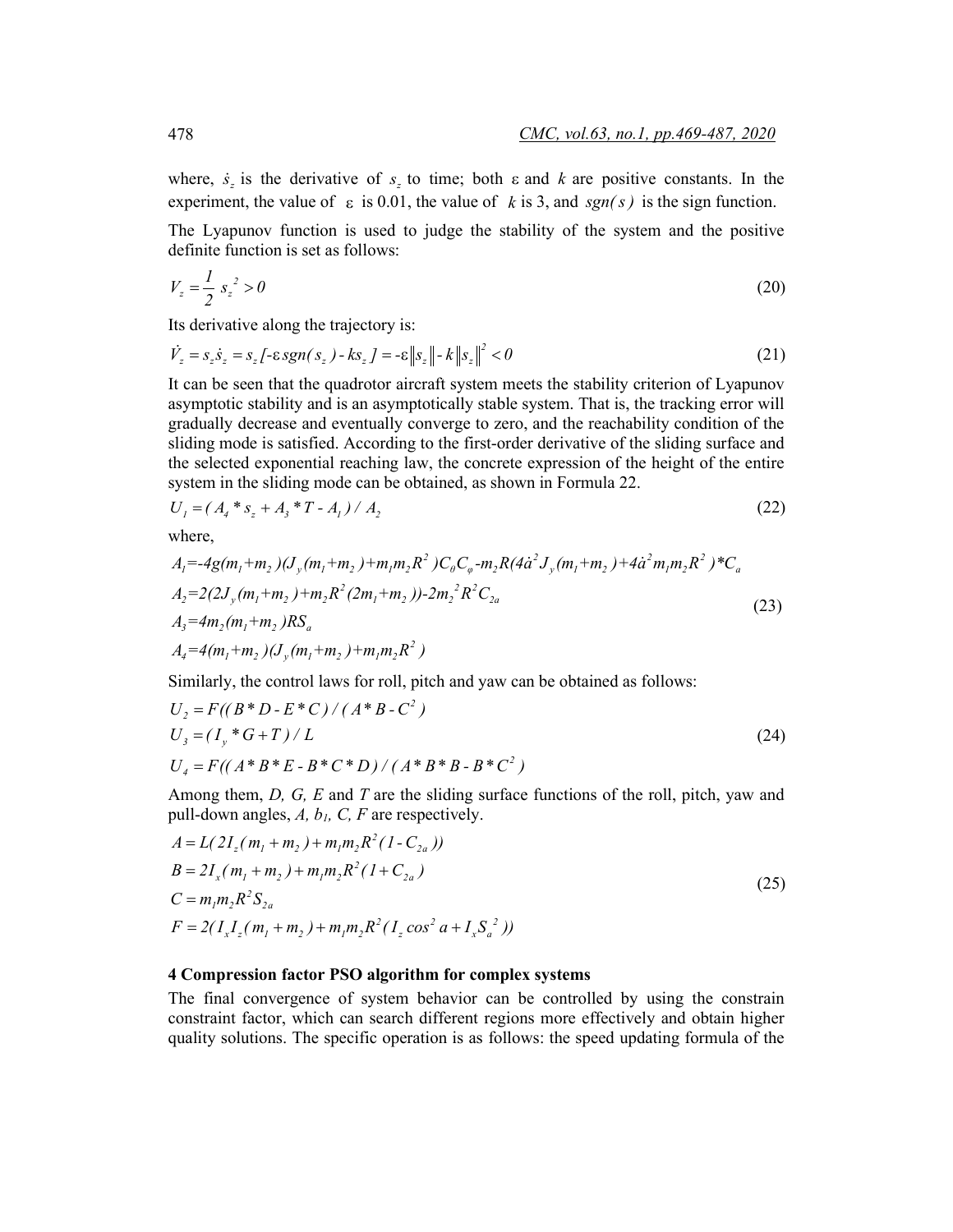basic particle swarm algorithm is changed to:

$$
\varphi = c_1 + c_2, \lambda = 2 / \sqrt{2 - \varphi - \sqrt{(\varphi^2 - 4\varphi)}} / J,
$$
  
\n
$$
v_{id}(t+1) = \lambda \times v_{id}(t) + c_1 r_1(t) [p_{id}(t) - x_{id}(t)] + c_2 r_2(t) [p_{gd}(t) - x_{id}(t)].
$$

Among them,  $\lambda$  is the compression factor. PSO algorithm with compression constraint factor [Sathya and Kayalvizhi (2014)] has faster convergence rate than standard PSO algorithm.

### *4.1 Compression factor PSO (PSO) optimization sliding mode PID*

The compression factor PSO algorithm is used to optimize the flow chart of sliding mode PID [Faruk and Kikuchi (2011)], as shown in Fig. 3.



**Figure 3:** Compression factor PSO algorithm for sliding mode PID flow chart

# *4.2 Optimization of sliding mode PID parameters by compression factor PSO algorithm*

The compression factor PSO algorithm is used to optimize the parameters of sliding mode PID  $k_n, k_i, k_j$  as follows:

(1) The parameters are encoded with particles.

(2) The population of particles is initialized, including population size  $N$ , position  $x_i$  and velocity  $v_i$  for each particle.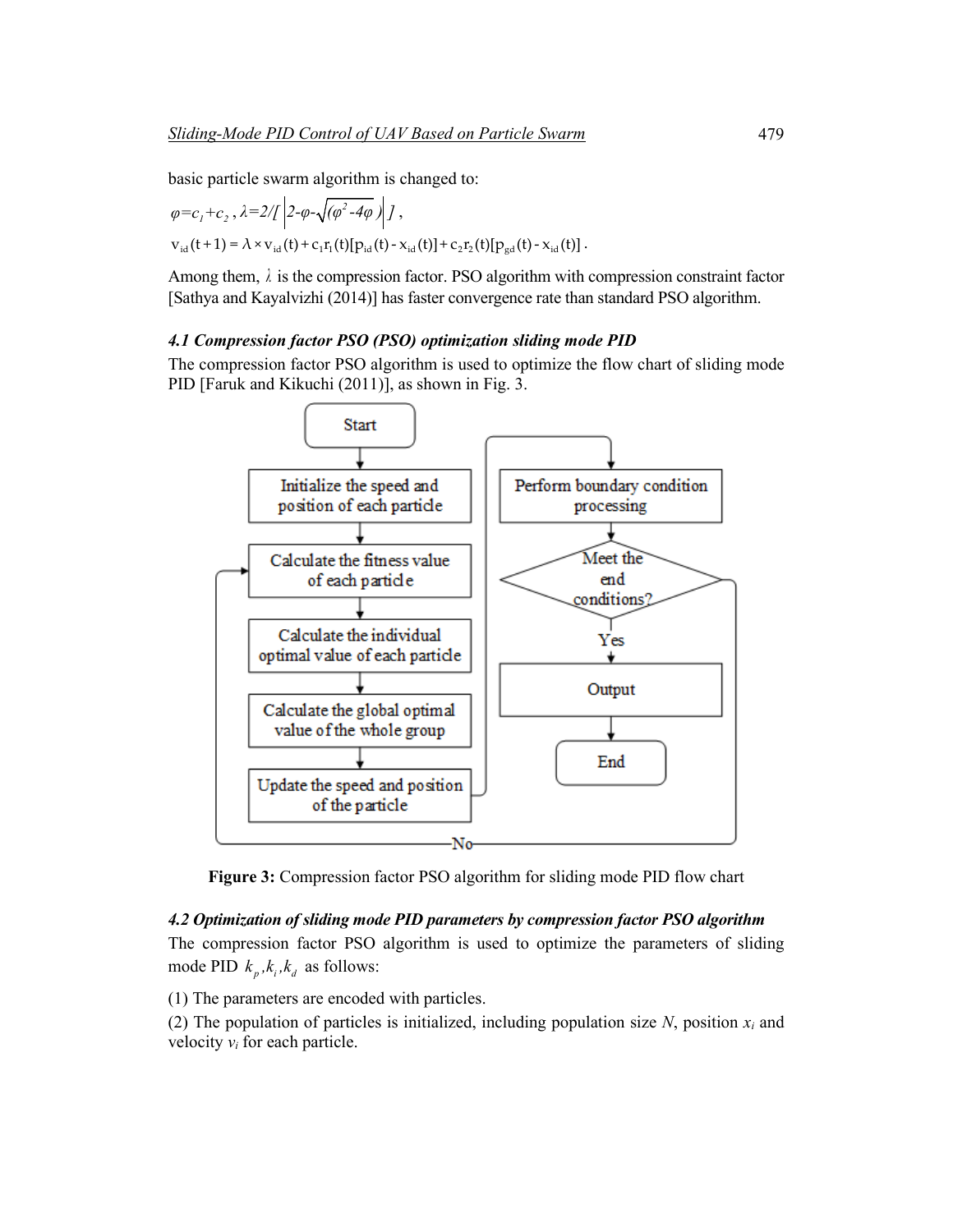(3) The particle is decoded into a parameter value, and the cost function value *J* and the fitness function value *f* are obtained using this parameter, and  $f=1/J$  is taken.

(4) For each particle, its fitness  $f(i)$  is used to determine the extreme value  $p_{best}(i)$  and the global extreme value  $g_{best}$ .

(5) The position  $x_i$  and speed  $v_i$  of the particle are iteratively updated.

Repeat steps (4) and (5) until the boundary conditions are satisfied and output results are obtained.

# **5 Compression factor PSO algorithm with piecewise cost function to optimize sliding mode PID algorithm**

Assuming that the transfer function of the controlled object is *G(s)* , in order to obtain a satisfactory dynamic characteristic of the transition process, this paper uses the error absolute time integral performance index as the minimum objective function of the parameter selection. In order to prevent the control energy from being too large, the squared term of the control input is added to the objective function, and the following formula is used as the optimal index for parameter selection:

$$
J_{1} = \int_{0}^{x} (w_{1} | e(t) | + w_{2} u^{2}(t)) dt + w_{3} t_{u}
$$
 (26)

where,  $e(t)$  is error function;  $u(t)$  is controller output;  $t<sub>u</sub>$  is rise time, and  $w<sub>1</sub>, w<sub>2</sub>, w<sub>3</sub>$  are weights.

In order to avoid overshooting, the penalty function is used. That is, once overshoot occurs, the overshoot is regarded as the optimal index. The optimal indicator is:

$$
J_2 = \int_0^{\frac{u}{s}} (w_1 | e(t) | + w_2 u^2(t) + w_4 | e(t) | ) dt + w_3 t_u
$$
\n(27)

where,  $w_i \gg w_i$ .

That is, the final cost function is:

$$
J = \begin{cases} \int_0^x (w_1 |e(t)| + w_2 u^2(t)) dt + w_3 t_u & e(t)^3 0 \\ \int_0^x (w_1 |e(t)| + w_2 u^2(t) + w_4 |e(t)|) dt + w_3 t_u & e(t) < 0 \end{cases}
$$
(28)

#### **6 Simulation experiment and analysis**

Based on the dynamic model of the rotor-flying manipulator established in Chapter 4, Simulink was used to simulate and analyze the model. Three modules were mainly built using S-Function, namely the controller module *U*, quadrotor power module Muav and fitness module. Simulation structure is shown in Fig. 4.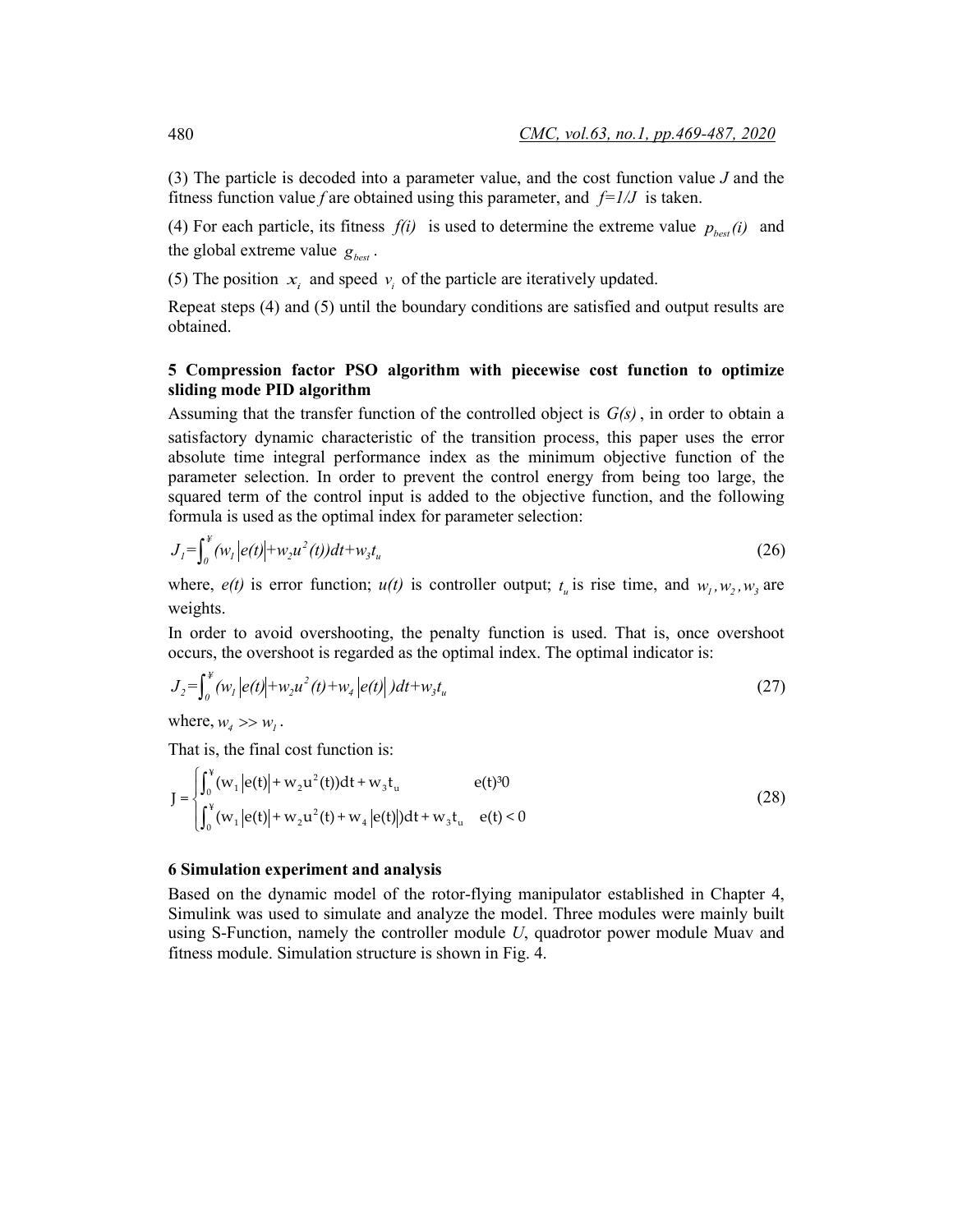

**Figure 4:** Simulink model of flight manipulator

For this model, the initial state is designed as:

$$
x_0 = [\phi_0, \dot{\phi}_0, \theta_0, \theta_0, \psi_0, \dot{\psi}_0, x_0, \dot{x}_0, y_0, \dot{y}_0, z_0, \dot{z}_0, a_0, b_0]
$$
\n(29)

It is used to set the initial yaw angle of the quadrotor and the angle of the manipulator deviating from the center, as well as their angular velocity and speed. And the goal of expectation control is set as follows:

$$
x \to x_d, y \to y_d, z \to z_d, \theta \to \theta_d, \psi \to \psi_d, f \to f_d, a \to a_d, b \to b_d
$$
\n
$$
(30)
$$

The initial state is set as:  $x_0 = [0.1 \ 0 \ 0.05 \ 0 \ -0.1 \ 0 \ 0 \ 0 \ 0 \ 0 \ 1 \ 0 \ \pi/6 \ 0]^T$ .

The expected values of each position are set as follows:

 $f_d = 0, \theta_d = 0, \varphi_d = 0, x_d = 0, y_d = 0, z_d = 1, a_d = \pi/6$ .

Input the specific values of the hardware structure parameters of the quadrotor and manipulator of the Tab. 1 into the model, and set the relevant controller parameters. Tab. 2 is the specific setting of each parameter value entered into the model.

**Table 2:** Structure and control parameters values of controller

| number | Parameters     | Values              |
|--------|----------------|---------------------|
|        | m <sub>l</sub> | $0.875$ kg          |
|        | g              | $9.8 \text{ m/s}^2$ |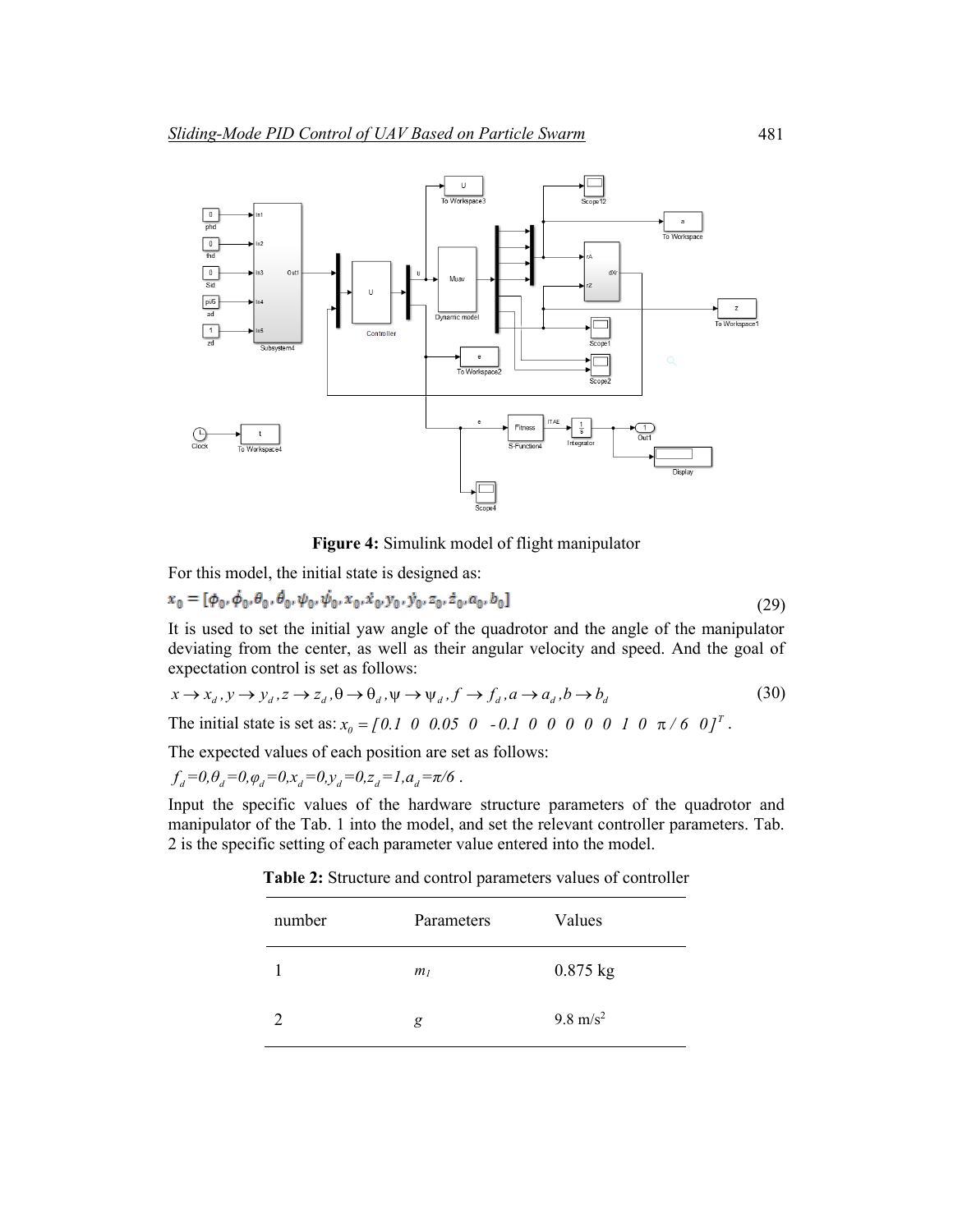| $\mathfrak{Z}$ | $\cal R$                             | $0.125 \; m$                              |
|----------------|--------------------------------------|-------------------------------------------|
| $\overline{4}$ | $I_x$                                | $0.4733~\mathrm{kg}\ \mathrm{m}^2$        |
| 5              | $I_z$                                | $0.2244 \text{ kg} \cdot \text{m}^2$      |
| 6              | $C_T$                                | $1.08E-05$                                |
| $\sqrt{ }$     | $d_{I}$                              | 300                                       |
| $\,8\,$        | $\mathcal{C}_I$                      | 150                                       |
| 9              | $\ensuremath{j_{\textit{l}}}\xspace$ | $7.5\,$                                   |
| $10\,$         | $d_2$                                | $30\,$                                    |
| $11\,$         | $\mathcal{C}2$                       | 50                                        |
| 12             | $\dot{\jmath}_2$                     | $\sqrt{2}$                                |
| 13             | $d_3$                                | $30\,$                                    |
| 14             | $\boldsymbol{m}_2$                   | $0.106$ kg                                |
| 15             | L                                    | $0.225$ m                                 |
| 16             | $\rho$                               | $11.69$ $\mathrm{kg/m^3}$                 |
| $17\,$         | $I_{y}$                              | $0.1353~\mathrm{kg}\!\cdot\!\mathrm{m}^2$ |
| 18             | $C_Q$                                | 1.90E-07                                  |
| 19             | $\mathcal{C}_{\mathfrak{Z}}$         | 50                                        |
| $20\,$         | $j_3$                                | 15                                        |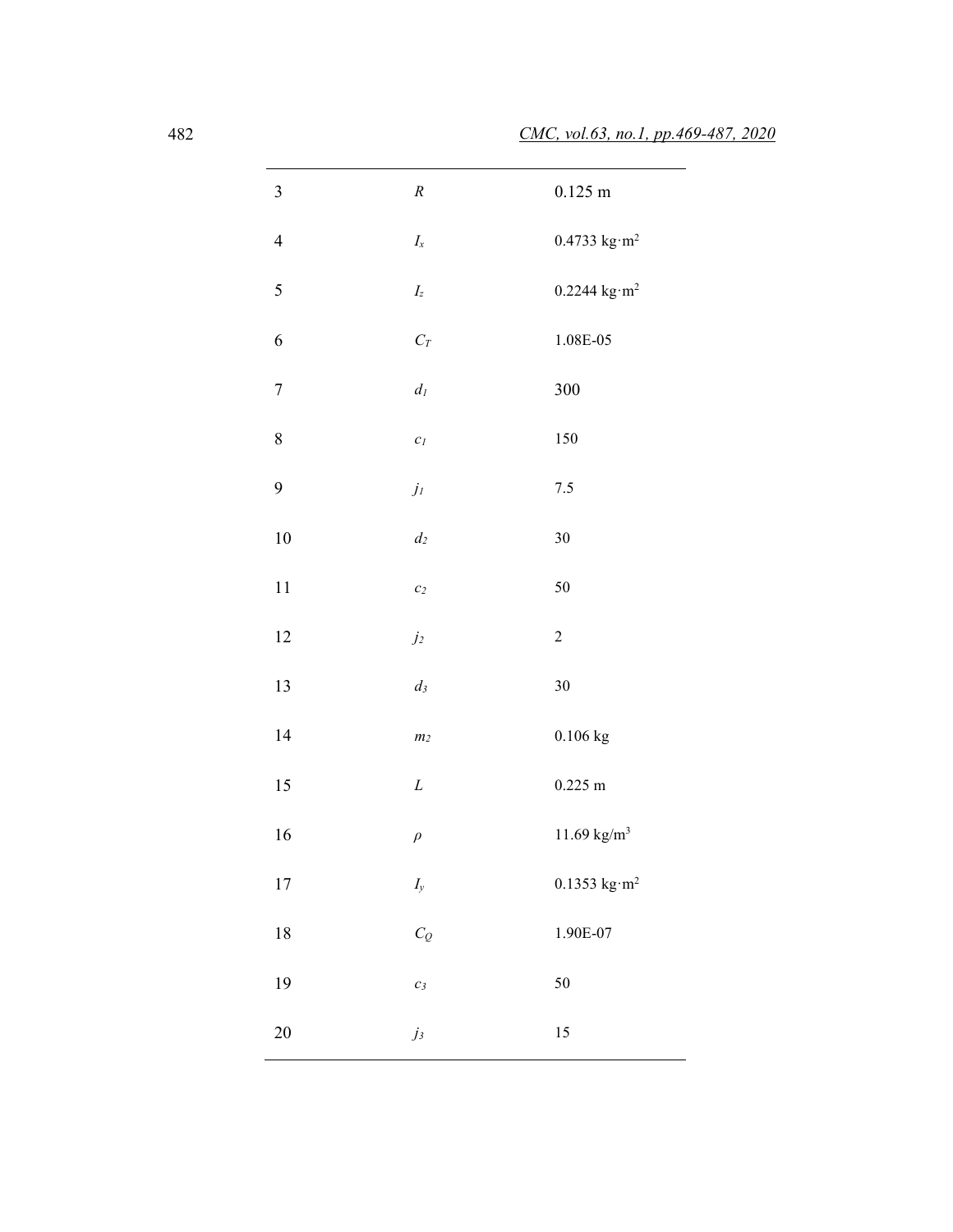| $d_4$<br>$30\,$<br>21                  |  |
|----------------------------------------|--|
| 22<br>$30\,$<br>$\mathcal{C}_{4}$      |  |
| 23<br>$k_{\it p}$<br>10                |  |
| 24<br>$\mathfrak{k}_i$<br>$\mathbf{1}$ |  |
| $k_d\,$<br>25<br>$\overline{2}$        |  |

The control process of the quadrotor is as follows: first, keep x and y direction without displacement at all times, and the height of z axis rises from 0 m to 0.5 m and remains unchanged. After the target is reached, the manipulator is manipulated, and the rear manipulator is gradually changed from the original deviation angle of 0 to 30 degrees, and the angle is kept unchanged. When it is stable, it can start grasping action. For further comparison and analysis, the experimental comparison is made between the sliding mode PID and compression factor particle swarm parameter optimization sliding mode PID of piecewise cost function with the desired inclination angle of the manipulator as the edge angle of the sinusoidal motion.

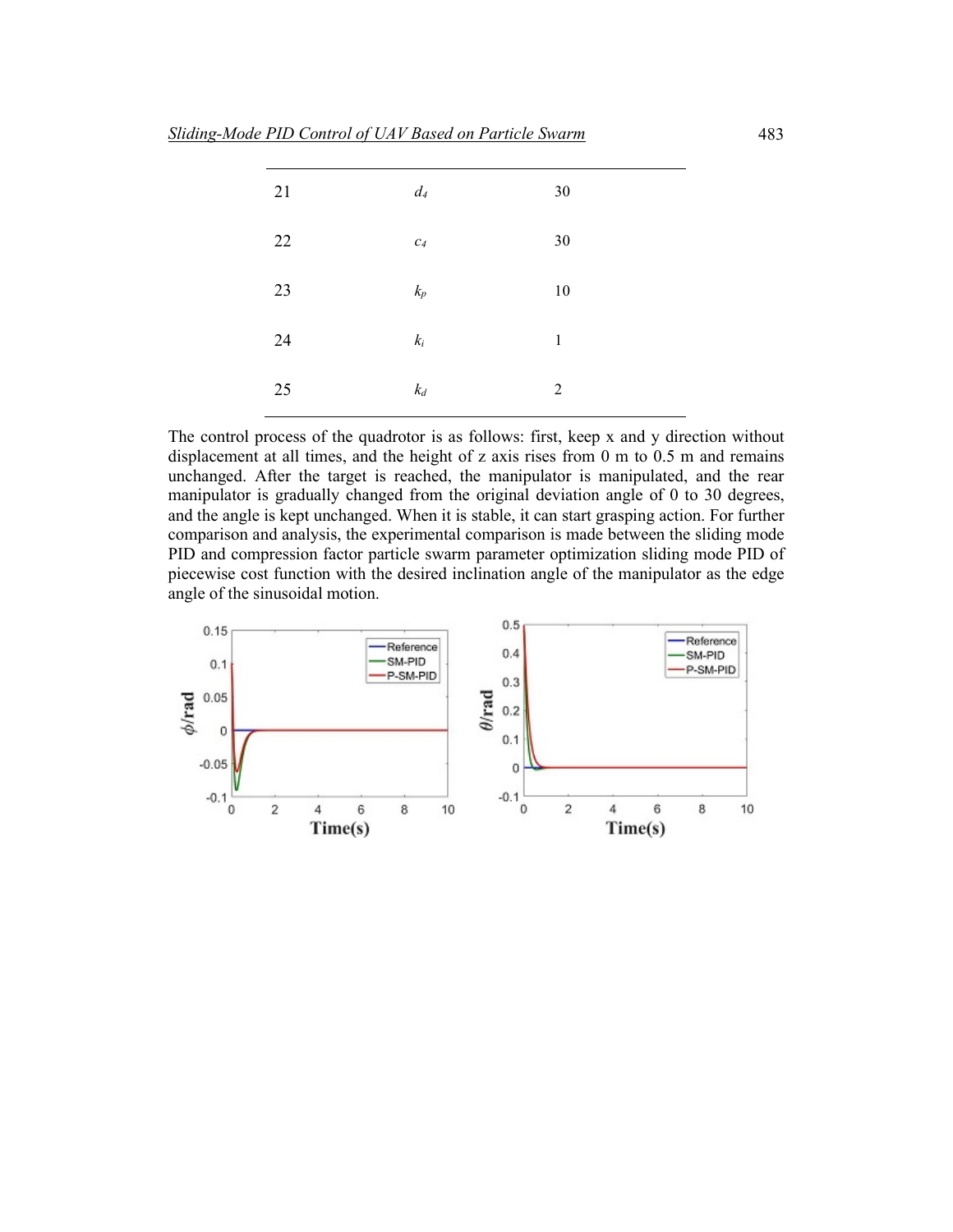

**Figure 5:** Attitude curve of the system under SM-PID control and PID control

Simulate through Simulink to get information on various positions and attitude angles of the quadrotors. In this paper, the stability of the quadrotor is studied and analyzed, so the attitude angle and the height of it are mainly analyzed in detail. Fig. 5 is a simulation curve obtained by optimizing sliding mode PID (P-SM-PID) control and sliding mode PID (SM-PID) control based on a piecewise cost function of the above input value and expected value. In order to compare and analyze, the PID control is designed for effect comparison.

The simulation shows that the overshoot amount of the roll angle is about -0.06 rad, the pitch angle has no overshoot, the overshoot of the yaw angle is 0.03 rad, the tilt angle and the height value of the drop-down manipulator have no overshoot in in the sliding mode PID control of compression-factor particle swarm parameters for piecewise cost function. In the SM-PID control, the overshoot is -0.09 rad, -0.02 rad, 0.03 rad, -1.7 rad and 1.23 rad respectively. The overshoot of SM-PID control is far greater than that of P-SM-PID control, the fluctuation amplitude and the flatness are larger, while P-SM-PID is more stable. The adjustment time of pitch angle and yaw angle is about 1.2 s, and that of roll angle is about 0.8 s. The height value converges to the expected value at 1.1 s. The tilt angle of the pull-down manipulator converges to the expected value at 1.2 s and remains unchanged. In contrast, the adjustment time of SM-PID in all directions will increase a lot. It is known that the expected expiration value can be converged in a shorter adjustment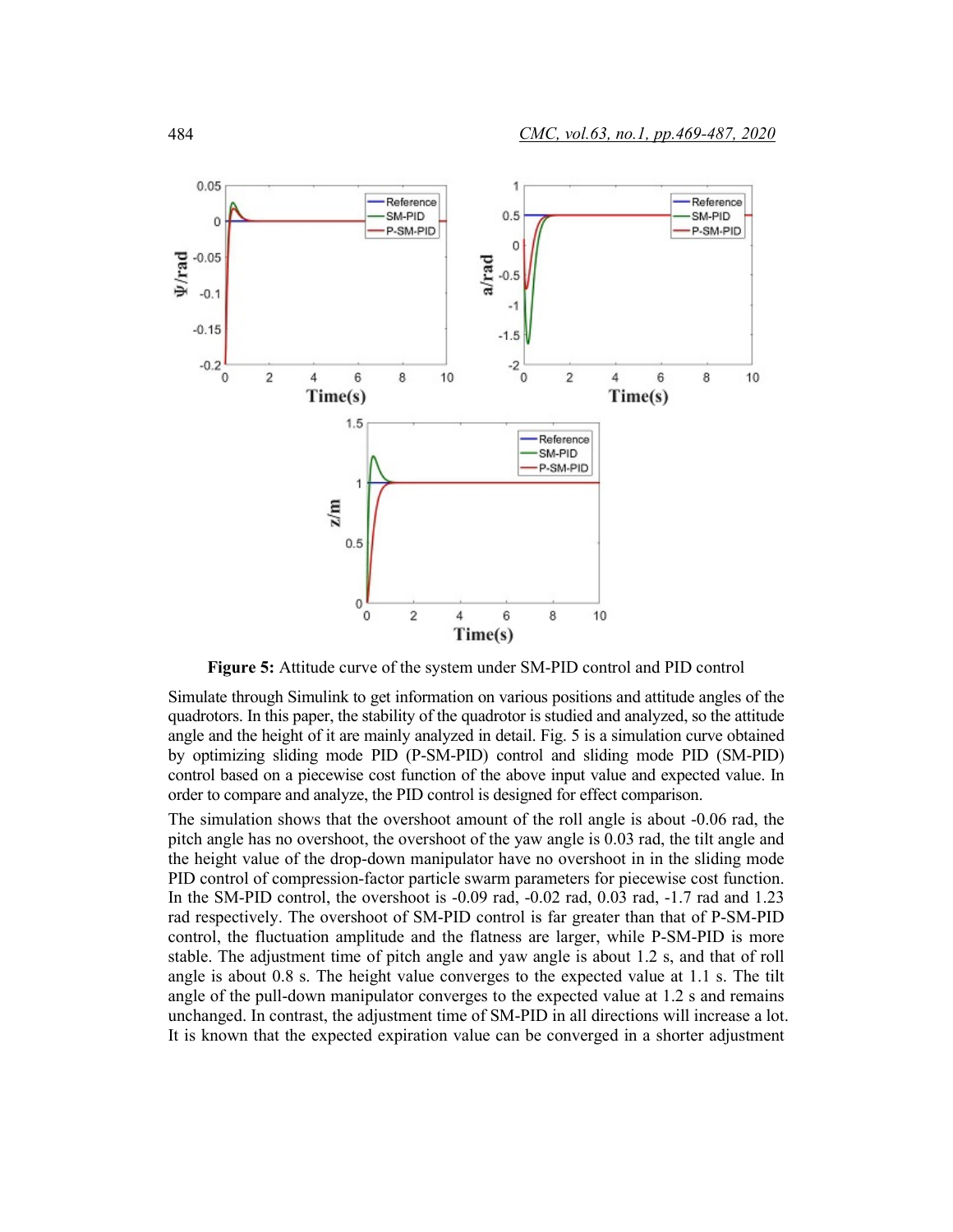time, and the rapidity is better.

Fig. 6 is a periodic sine wave with a desired angular rate of 0.2 rad/s and an amplitude of 0.5. That is, when the desired motion mode of the manipulator is in a sine state, the tracking effects of the two types of control are compared. The results show that when the expected tilt angle of the manipulator fluctuates sinusoidally, the overshoot of the flip angle and pitch angle of the P-SM-PID control is significantly reduced, and the height value has no overshoot. Moreover, the overshoot of the yaw angle in the P-SM-PID control is smaller and the adjustment time is shorter. It is known that the P-SM-PID control system is stable and fast. The overshoot of the yaw angle in the sliding mode PID control has a large fluctuation and a longer adjustment time. This is mainly due to the oscillation of the pull-down object that will affect the stability of the whole system, while the anti-interference capability of the SM-PID is not as strong as that of sliding-mode PID (P-SM-PID) control of compression factor PSO algorithm of piecewise cost function, which leads to a certain fluctuation in the overshoot of the system.

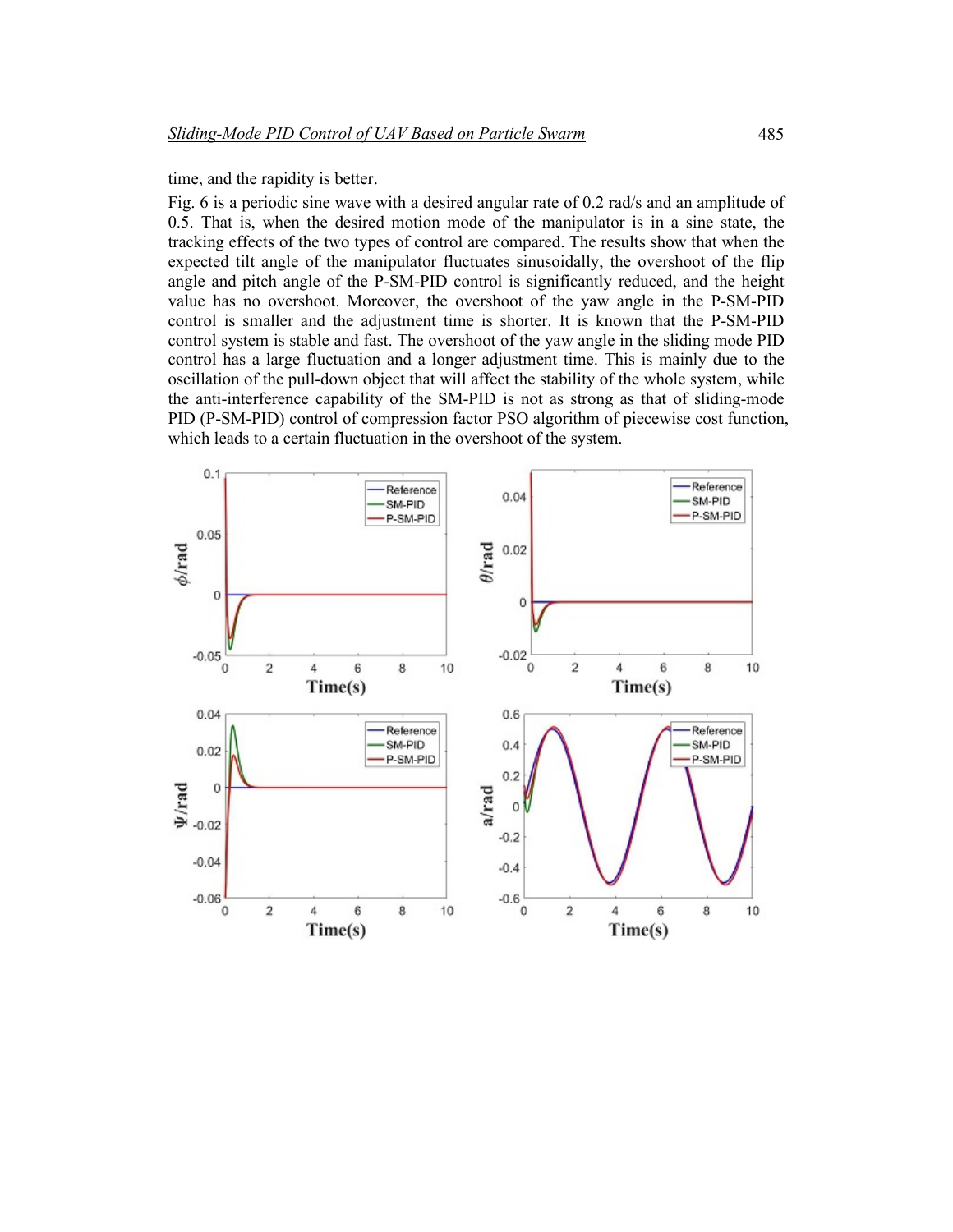

**Figure 6:** Figures of controlling systems' attitude curve under sinusoidal transport

# **7 Conclusions**

In this paper, a dynamic model of a rotorcraft manipulator is established. Based on the sliding mode PID method, the controller module U, the quadrotor dynamic module Muav and the fitness module are designed based on the piecewise cost function based PSO optimization sliding mode PID (P-SM-PID) method, and the stability control of the rotor craft manipulator is studied by establishing Lyapunov function. By comparing the simulation results of sliding mode PID (SM-PID) and piecewise cost function based PSO optimization sliding mode PID (P-SM-PID) in different environments, it is verified that the above-mentioned P-SM-PID control can reach the steady state quickly and smoothly, has good anti-interference, solves the problem of susceptible to interference in the SM-PID control process, and overcomes the serious chattering in the sliding mode control. Moreover, P-SM-PID control does not depend on external disturbance and parameter perturbation, and has strong robustness and adaptability.

**Acknowledgement:** This research is supported by the National Natural Science Foundation of China (51875293, 51575283, 61605083, 51605232), Key points for marine environmental security (2018YFC1405700).

**Conflicts of Interest:** The authors declare that they have no conflicts of interest to report regarding the present study.

### **References**

**Chen, F. Y.; Jiang, R. Q.; Zhang, K. K.; Jiang, B.; Tao, G.** (2016): A Robust backstepping sliding-Mode control and observer-based fault estimation for a quadrotor UAV. *IEEE Transactions on Industrial Electronics*, vol. 63, no. 8, pp. 5044-5056.

**Duc, M. N.; Trong, T. N.; Xuan, Y. S.** (2015): The quadrotor MAV system using PID control. *IEEE International Conference on Mechatronics and Automation*, pp. 506-510.

**Faruk, M. S.; Kikuchi, K.** (2011): Adaptive frequency-domain equalization in digital coherent optical receivers. *Journal of Vibration & Control*, vol. 6, no. 2, pp. 573-580.